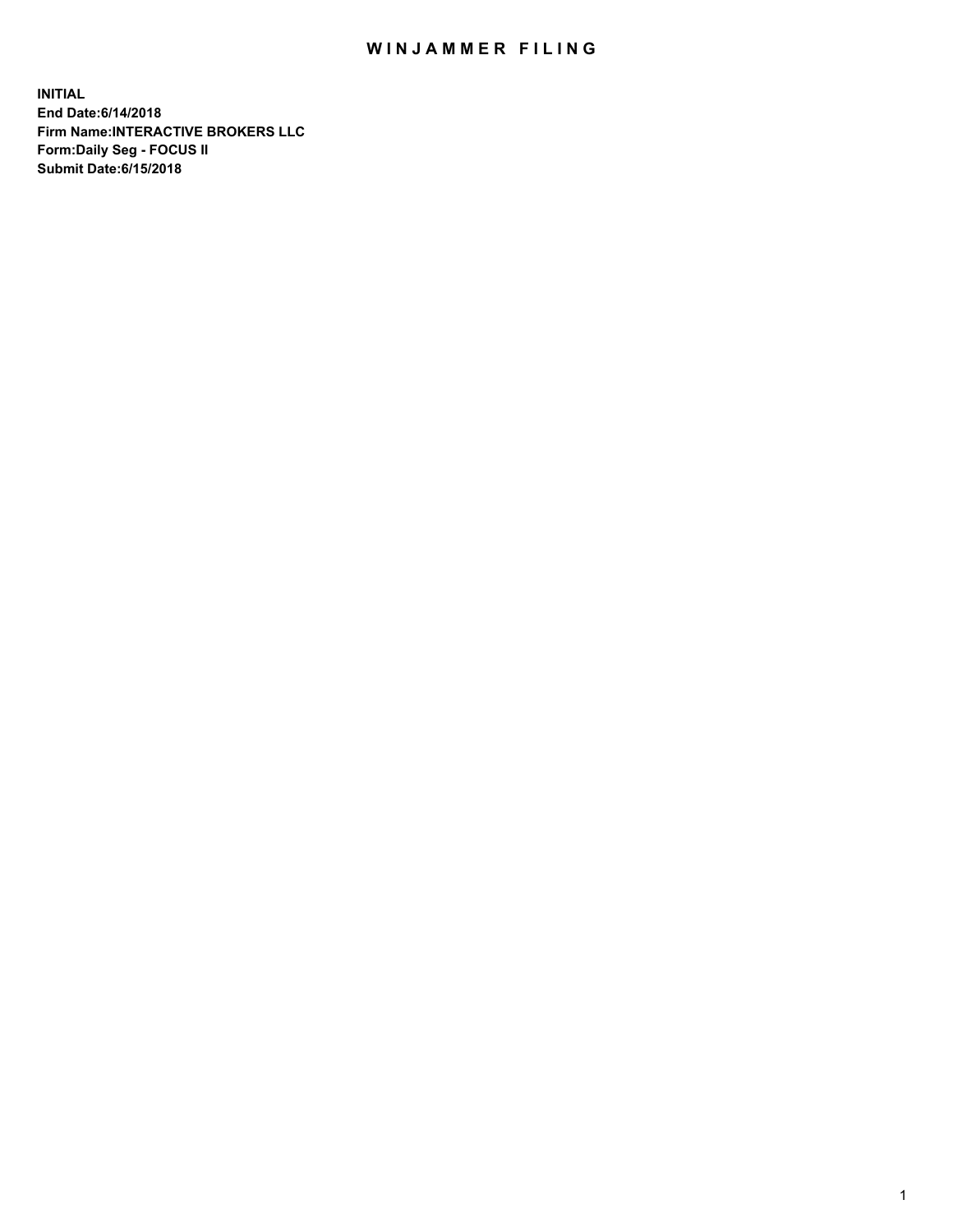**INITIAL End Date:6/14/2018 Firm Name:INTERACTIVE BROKERS LLC Form:Daily Seg - FOCUS II Submit Date:6/15/2018 Daily Segregation - Cover Page**

| Name of Company                                                                                                                                                                                                                                                                                                                | <b>INTERACTIVE BROKERS LLC</b>                                                                  |
|--------------------------------------------------------------------------------------------------------------------------------------------------------------------------------------------------------------------------------------------------------------------------------------------------------------------------------|-------------------------------------------------------------------------------------------------|
| <b>Contact Name</b>                                                                                                                                                                                                                                                                                                            | James Menicucci                                                                                 |
| <b>Contact Phone Number</b>                                                                                                                                                                                                                                                                                                    | 203-618-8085                                                                                    |
| <b>Contact Email Address</b>                                                                                                                                                                                                                                                                                                   | jmenicucci@interactivebrokers.c<br>om                                                           |
| FCM's Customer Segregated Funds Residual Interest Target (choose one):<br>a. Minimum dollar amount: ; or<br>b. Minimum percentage of customer segregated funds required:% ; or<br>c. Dollar amount range between: and; or<br>d. Percentage range of customer segregated funds required between:% and%.                         | $\overline{\mathbf{0}}$<br>$\overline{\mathbf{0}}$<br>155,000,000 245,000,000<br>0 <sub>0</sub> |
| FCM's Customer Secured Amount Funds Residual Interest Target (choose one):<br>a. Minimum dollar amount: ; or<br>b. Minimum percentage of customer secured funds required:% ; or<br>c. Dollar amount range between: and; or<br>d. Percentage range of customer secured funds required between:% and%.                           | $\overline{\mathbf{0}}$<br>0<br>80,000,000 120,000,000<br>0 <sub>0</sub>                        |
| FCM's Cleared Swaps Customer Collateral Residual Interest Target (choose one):<br>a. Minimum dollar amount: ; or<br>b. Minimum percentage of cleared swaps customer collateral required:% ; or<br>c. Dollar amount range between: and; or<br>d. Percentage range of cleared swaps customer collateral required between:% and%. | $\overline{\mathbf{0}}$<br><u>0</u><br>$\underline{0}$ $\underline{0}$<br>00                    |

Attach supporting documents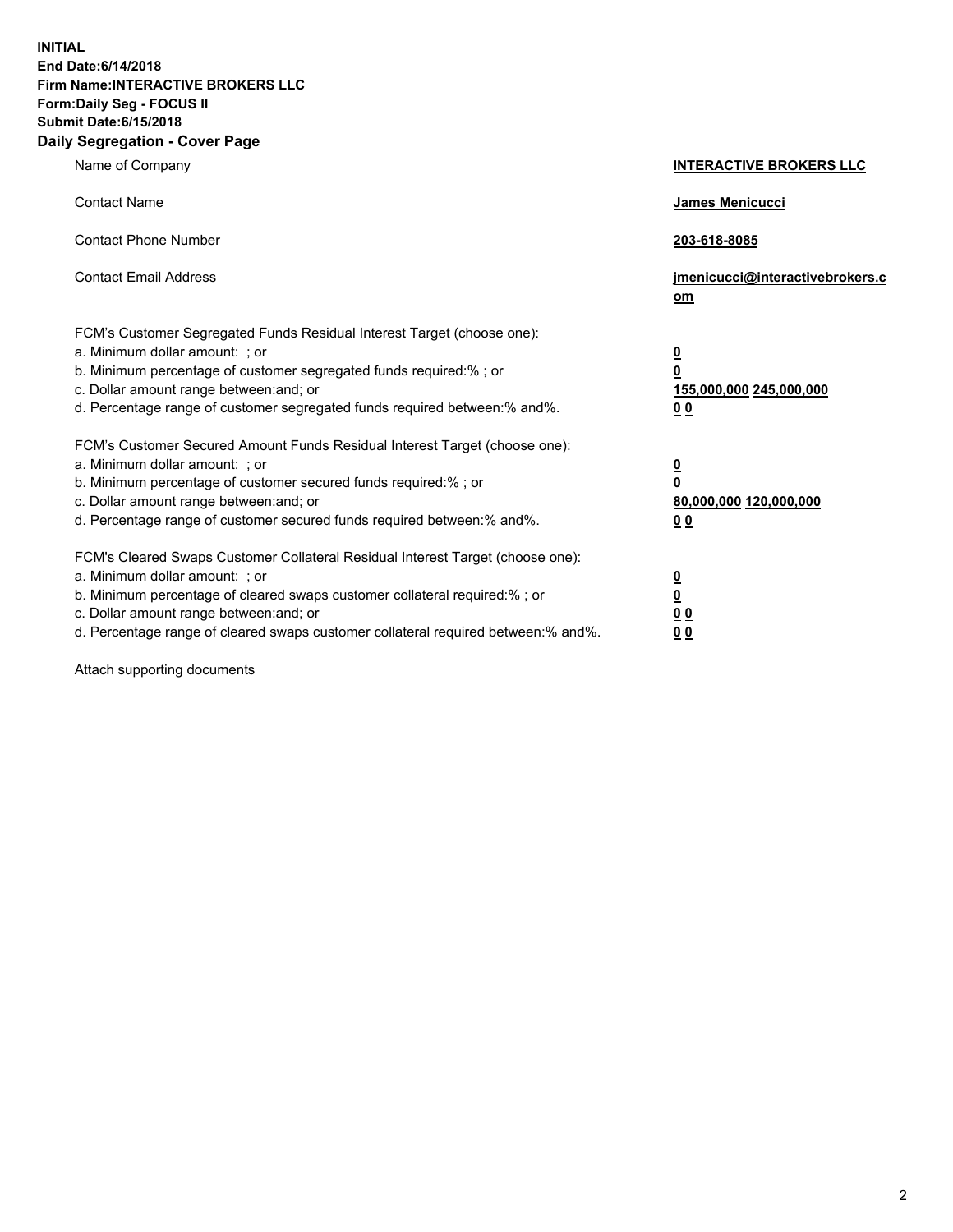## **INITIAL End Date:6/14/2018 Firm Name:INTERACTIVE BROKERS LLC Form:Daily Seg - FOCUS II Submit Date:6/15/2018 Daily Segregation - Secured Amounts**

|     | Dany Ocgregation - Occarea Anioants                                                                                                                               |                                                      |
|-----|-------------------------------------------------------------------------------------------------------------------------------------------------------------------|------------------------------------------------------|
|     | Foreign Futures and Foreign Options Secured Amounts                                                                                                               |                                                      |
|     | Amount required to be set aside pursuant to law, rule or regulation of a foreign                                                                                  | $0$ [7305]                                           |
|     | government or a rule of a self-regulatory organization authorized thereunder                                                                                      |                                                      |
| 1.  | Net ledger balance - Foreign Futures and Foreign Option Trading - All Customers                                                                                   |                                                      |
|     | A. Cash                                                                                                                                                           | 450,515,404 [7315]                                   |
|     | B. Securities (at market)                                                                                                                                         | $0$ [7317]                                           |
| 2.  | Net unrealized profit (loss) in open futures contracts traded on a foreign board of trade                                                                         | 4,307,877 [7325]                                     |
| 3.  | Exchange traded options                                                                                                                                           |                                                      |
|     | a. Market value of open option contracts purchased on a foreign board of trade                                                                                    | 306,864 [7335]                                       |
|     | b. Market value of open contracts granted (sold) on a foreign board of trade                                                                                      | -44,679 [7337]                                       |
| 4.  | Net equity (deficit) (add lines 1.2. and 3.)                                                                                                                      | 446,469,712 [7345]                                   |
| 5.  | Account liquidating to a deficit and account with a debit balances - gross amount                                                                                 | <b>36,640</b> [7351]                                 |
|     | Less: amount offset by customer owned securities                                                                                                                  | 0 [7352] 36,640 [7354]                               |
| 6.  | Amount required to be set aside as the secured amount - Net Liquidating Equity                                                                                    | 446,506,352 [7355]                                   |
|     | Method (add lines 4 and 5)                                                                                                                                        |                                                      |
| 7.  | Greater of amount required to be set aside pursuant to foreign jurisdiction (above) or line                                                                       | 446,506,352 [7360]                                   |
|     | 6.                                                                                                                                                                |                                                      |
|     | FUNDS DEPOSITED IN SEPARATE REGULATION 30.7 ACCOUNTS                                                                                                              |                                                      |
| 1.  | Cash in banks                                                                                                                                                     |                                                      |
|     | A. Banks located in the United States                                                                                                                             | 114,993,514 [7500]                                   |
|     | B. Other banks qualified under Regulation 30.7                                                                                                                    | 0 [7520] 114,993,514 [7530]                          |
| 2.  | Securities                                                                                                                                                        |                                                      |
|     | A. In safekeeping with banks located in the United States                                                                                                         | 371,561,915 [7540]                                   |
|     | B. In safekeeping with other banks qualified under Regulation 30.7                                                                                                | 0 [7560] 371,561,915 [7570]                          |
| 3.  | Equities with registered futures commission merchants                                                                                                             |                                                      |
|     | A. Cash                                                                                                                                                           | $0$ [7580]                                           |
|     | <b>B.</b> Securities                                                                                                                                              | $0$ [7590]                                           |
|     | C. Unrealized gain (loss) on open futures contracts                                                                                                               | $0$ [7600]                                           |
|     | D. Value of long option contracts                                                                                                                                 | $0$ [7610]                                           |
|     | E. Value of short option contracts                                                                                                                                | 0 [7615] 0 [7620]                                    |
| 4.  | Amounts held by clearing organizations of foreign boards of trade                                                                                                 |                                                      |
|     | A. Cash                                                                                                                                                           | $0$ [7640]                                           |
|     | <b>B.</b> Securities                                                                                                                                              | $0$ [7650]                                           |
|     | C. Amount due to (from) clearing organization - daily variation                                                                                                   | $0$ [7660]                                           |
|     | D. Value of long option contracts                                                                                                                                 | $0$ [7670]                                           |
|     | E. Value of short option contracts                                                                                                                                | 0 [7675] 0 [7680]                                    |
| 5.  | Amounts held by members of foreign boards of trade                                                                                                                |                                                      |
|     | A. Cash                                                                                                                                                           | 95,312,679 [7700]                                    |
|     | <b>B.</b> Securities                                                                                                                                              | $0$ [7710]                                           |
|     | C. Unrealized gain (loss) on open futures contracts                                                                                                               | $-8,656,064$ [7720]                                  |
|     | D. Value of long option contracts                                                                                                                                 | 306,864 [7730]                                       |
|     | E. Value of short option contracts                                                                                                                                | <mark>-44,679</mark> [7735] <b>86,918,800</b> [7740] |
| 6.  | Amounts with other depositories designated by a foreign board of trade                                                                                            | 0 [7760]                                             |
| 7.  | Segregated funds on hand                                                                                                                                          | $0$ [7765]                                           |
| 8.  | Total funds in separate section 30.7 accounts                                                                                                                     | 573,474,229 [7770]                                   |
| 9.  | Excess (deficiency) Set Aside for Secured Amount (subtract line 7 Secured Statement                                                                               | 126,967,877 [7380]                                   |
| 10. | Page 1 from Line 8)                                                                                                                                               |                                                      |
| 11. | Management Target Amount for Excess funds in separate section 30.7 accounts<br>Excess (deficiency) funds in separate 30.7 accounts over (under) Management Target | 80,000,000 [7780]                                    |
|     |                                                                                                                                                                   | 46,967,877 [7785]                                    |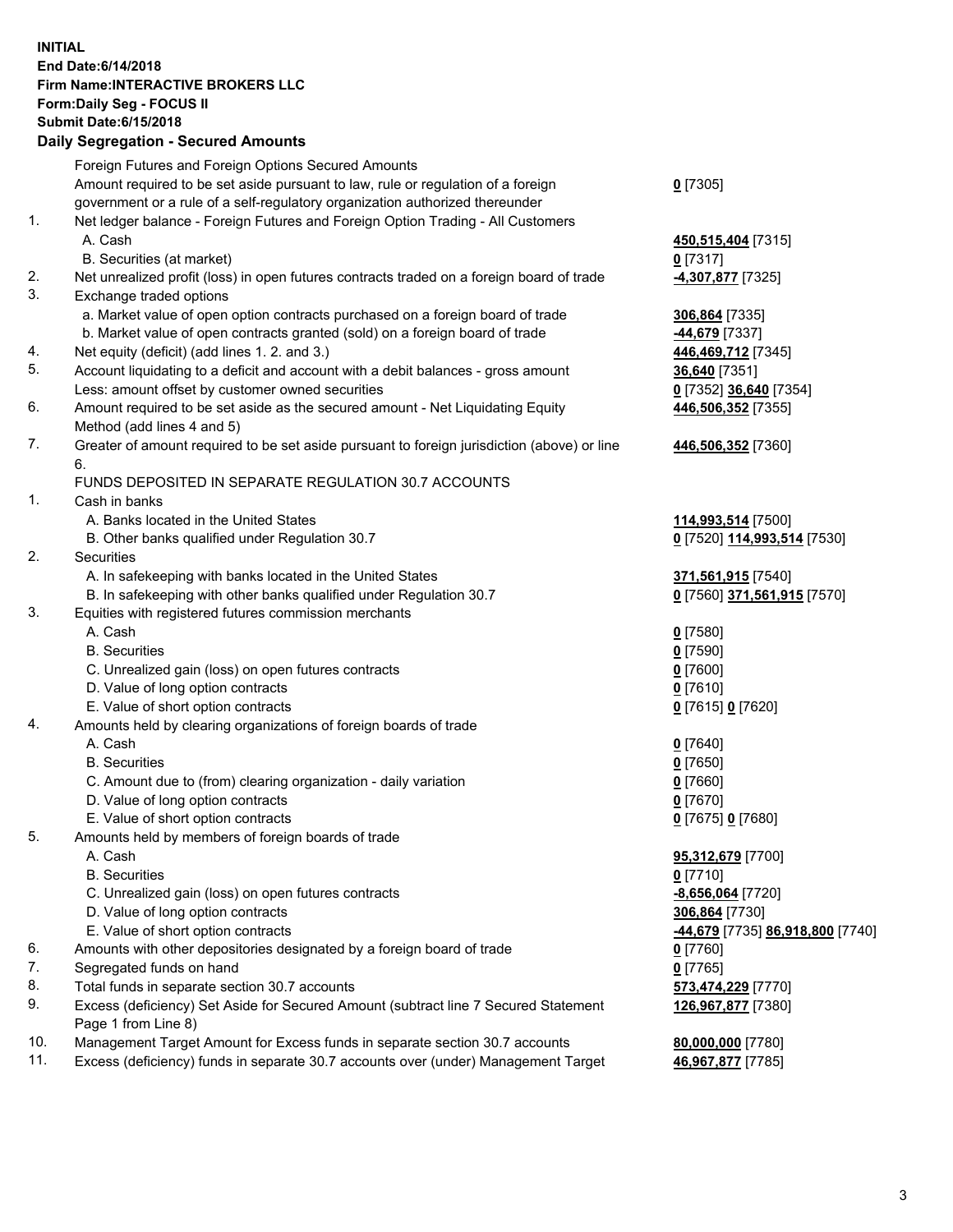**INITIAL End Date:6/14/2018 Firm Name:INTERACTIVE BROKERS LLC Form:Daily Seg - FOCUS II Submit Date:6/15/2018 Daily Segregation - Segregation Statement** SEGREGATION REQUIREMENTS(Section 4d(2) of the CEAct) 1. Net ledger balance A. Cash **4,066,810,500** [7010] B. Securities (at market) **0** [7020] 2. Net unrealized profit (loss) in open futures contracts traded on a contract market **41,658,415** [7030] 3. Exchange traded options A. Add market value of open option contracts purchased on a contract market **223,607,238** [7032] B. Deduct market value of open option contracts granted (sold) on a contract market **-199,532,079** [7033] 4. Net equity (deficit) (add lines 1, 2 and 3) **4,132,544,074** [7040] 5. Accounts liquidating to a deficit and accounts with debit balances - gross amount **158,122** [7045] Less: amount offset by customer securities **0** [7047] **158,122** [7050] 6. Amount required to be segregated (add lines 4 and 5) **4,132,702,196** [7060] FUNDS IN SEGREGATED ACCOUNTS 7. Deposited in segregated funds bank accounts A. Cash **600,246,364** [7070] B. Securities representing investments of customers' funds (at market) **2,602,050,375** [7080] C. Securities held for particular customers or option customers in lieu of cash (at market) **0** [7090] 8. Margins on deposit with derivatives clearing organizations of contract markets A. Cash **21,155,317** [7100] B. Securities representing investments of customers' funds (at market) **1,084,633,542** [7110] C. Securities held for particular customers or option customers in lieu of cash (at market) **0** [7120] 9. Net settlement from (to) derivatives clearing organizations of contract markets **1,332,600** [7130] 10. Exchange traded options A. Value of open long option contracts **223,612,358** [7132] B. Value of open short option contracts **-199,554,652** [7133] 11. Net equities with other FCMs A. Net liquidating equity **0** [7140] B. Securities representing investments of customers' funds (at market) **0** [7160] C. Securities held for particular customers or option customers in lieu of cash (at market) **0** [7170] 12. Segregated funds on hand **0** [7150] 13. Total amount in segregation (add lines 7 through 12) **4,333,475,904** [7180] 14. Excess (deficiency) funds in segregation (subtract line 6 from line 13) **200,773,708** [7190] 15. Management Target Amount for Excess funds in segregation **155,000,000** [7194]

16. Excess (deficiency) funds in segregation over (under) Management Target Amount Excess

**45,773,708** [7198]